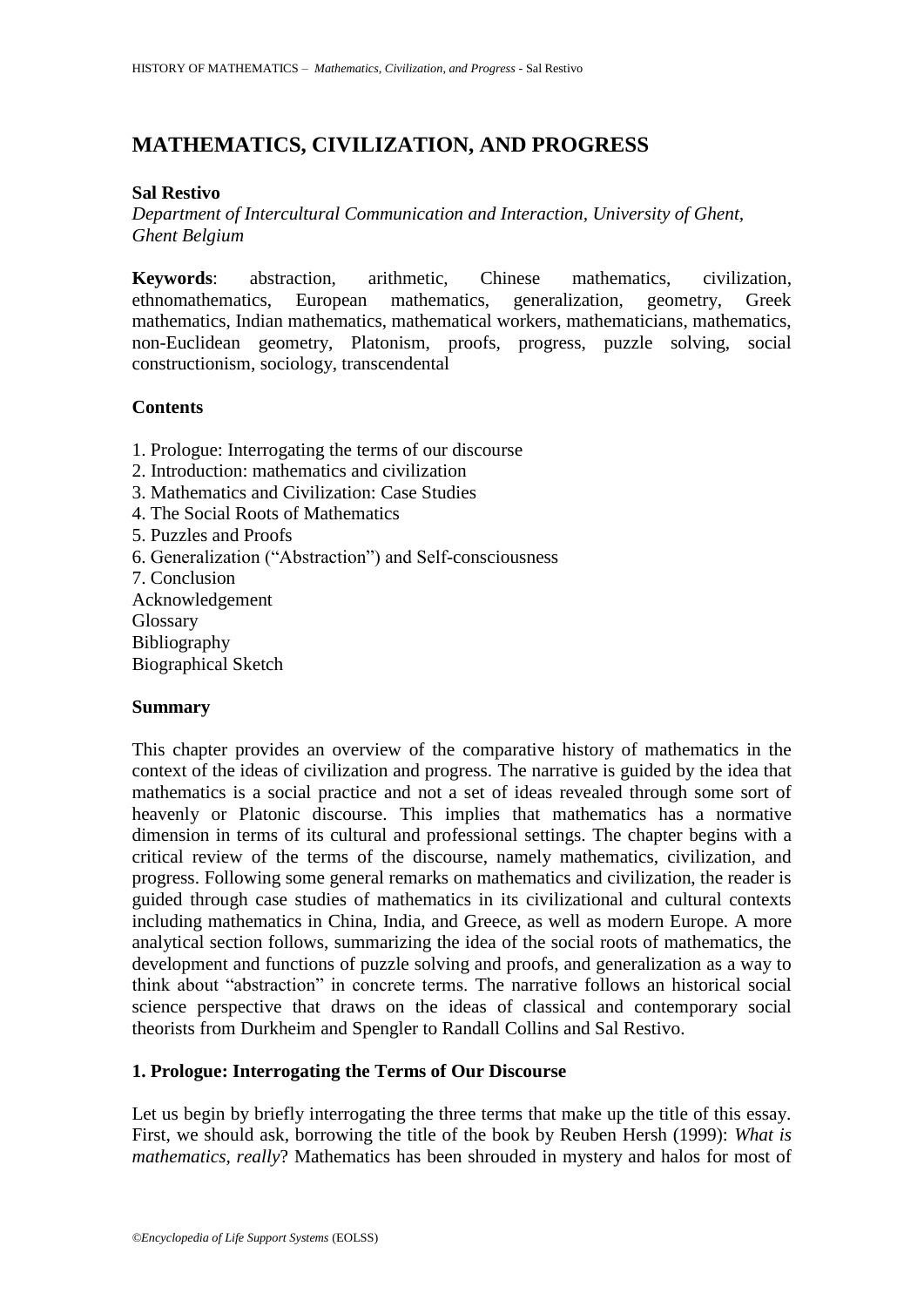its history. The reason for this is that it has seemed impossible to account for the nature and successes of mathematics without granting it some sort of transcendental status. Classically, this is most dramatically expressed in the Platonic notion of mathematics.

Briefly, what we call Platonism in mathematics refers to Plato's theory of Forms. Skirting the complexities of scholarly discourse, Plato is associated with the idea that there are "Forms" or "ideals" that are transcendent and pure. These immaterial Forms exist in a realm outside of our everyday space and time. They are the pure types of the ideas and concepts we manage in our everyday world.

This over-simplifies Plato but is consistent with a long tradition in the history and philosophy of mathematics. Consider, for example, the way some scholars have viewed the development of non-Euclidean geometries (NEGs). The mathematician Dirk Struik (1967: 167), for example, described that development as "remarkable" in two respects. First, he claimed, the ideas emerged independently in Göttingen, Budapest, and Kazan; second, they emerged on the periphery of the world mathematical community (most notably in the case of Kazan and to a lesser extent Budapest). And the distinguished historian of mathematics, Carl Boyer (1968: 585) characterized the case as one of "startling…simultaneity."

These reflect classical Platonic, transcendental views of mathematics. One even finds such views in the forms of the sociology of knowledge and science developed from the 1920s on in the works of Karl Mannheim and Robert K. Merton and their followers. Mannheim, for example, wrote in 1936 that  $2+2 = 4$  exists outside of history; and Merton championed a sociology of science that focused on the social system of science and not on scientific knowledge which he claimed lay outside of the influences of society and culture.

His ambivalence about this is reflected in his critical reply to G.N. Clark's criticism of Boris Hessen"s historical materialism of Newton"s *Principia* (Merton, 1967: 661-663). Clark opposed Hessen"s (Marxist) political economy of the *Principia* with a defense of Newton"s "purely" scientific motives. Merton argued that individual motivations do not change the structural facts of the matter and in this case they support Hessen"s argument. This doesn"t reach to the core of the social construction of scientific knowledge but it does demonstrate at least an appreciation for the contextual foundations of that knowledge.

There are a couple of curiosities in the case of non-Euclidean geometry (NEGs). Even a cursory review of the facts reveals that NEGs have a history that begins already with Euclid"s earliest commentators, runs over the centuries through names like Saccheri, Lambert, Klügel, and Legendre, and culminates in the works of Lobachevsky (1793- 1856), Reimann (1826-1866), and J. Bolyai (1802-1860). The concerns over Euclid"s parallels postulate moved geometers eventually to the systematic development of NEGs. The issue was that the parallels postulate, the fifth postulate in Euclid's system, did not possess the axiomatic self-evidence of the first four postulates, and it could not be derived from the first four. The three creators of NEGs were by no means isolated and working independently. All were connected to Gauss (1777-1855) who had been working on NEGs since the late 1700s.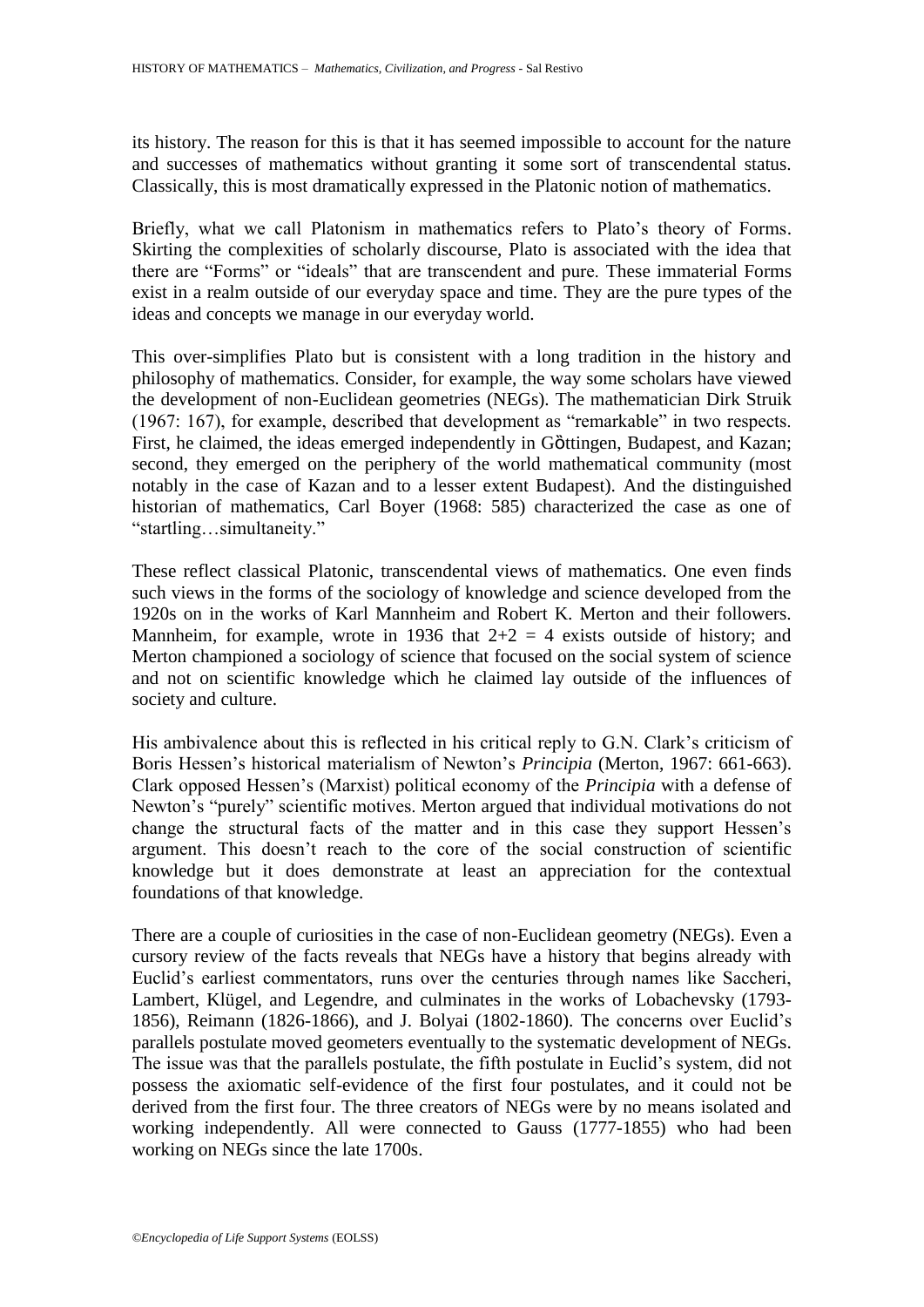J. Bolyai was the son of one of Gauss" friends, W. Bolyai. Gauss and his friend Bolyai were at the University of Göttingen where the parallels postulate was the subject of lectures by Kastner and a number of dissertations. Reimann was Gauss' dissertation student. And as for Lobachevsky, he did indeed work at a university on the periphery of the European mathematical community, the University of Kazan. However, the university was staffed by distinguished German professors, including Gauss" teacher, J.M. Bartels. J. Bolyai developed ideas on non-Euclidean geometries (NEGs) as early as 1823. His "The Science of Absolute Space" was published ten years later in a book written by his father. Lobachevsky published on the foundations of geometry from 1825 on. Reimann"s *Habilitationschrift* was on the foundations of geometry. Gauss, we know, wrote about NEGs in letters to W. Bolyai (December 17, 1799), Taurinus (November 8, 1824), and to Besel (January 27, 1829). He also wrote about NEGs in published notes from 1831 on. There are two short reviews on NEGs in *Göttingische Anziegen* in 1816 and 1822. One has to wonder why in the face of the facts of the case Struik and Boyer chose to view things as "remarkable" and "startling."

Classically, the story of the development of NEGs was told in the context of "pure" mathematics. Thus, to take the case of Riemann as an example, the story was that he constructed the generalization of elliptic geometry as a purely mathematical exercise. The idea that there was a concrete possibility of practical applications for this exercise was not a consideration. In the light of a more realistic sociological and network analysis, Riemann"s work along with that of Gauss, Lobachevsky, Bolyai, Helmoltz, and Clifford, the story of NEGs takes on a different shape.

To some extent, they all agreed that Euclidean geometry was an unimpeachable system of ideal space and logic. It could be read as a game played in accordance with a set of formal rules. In fact, however, they interrogated Euclidean geometry in terms of whether it was a valid representation of "actual space." This should be tested not by mathematics, not what is within the confines of the social world of mathematics per se, but should be tested scientifically – by observation and some mode of experimentation.

The sociological generalization this leads to is that if you are given a "genius" or a startling event, search for a social network –cherchez le réseau. No one has made the case for social networks as the roots of ideas more powerfully than Randall Collins (1998). The rationale here should become clearer over the course of this chapter.

Even more curious in the case of the sociology of knowledge is the fact that already in his *The Elementary Forms of Religious Life* published in French in 1912, Emile Durkheim had linked the social construction of religion and the gods to the social construction of logical concepts. Durkheim"s program in the rejection of transcendence languished until the emergence of the science studies movement in the late 1960s and the works of David Bloor, Donald MacKenzie, and Sal Restivo in the sociology of mathematics.

It is interesting that a focus on practice as opposed to cognition was already adumbrated in Courant's and Robbins' classic "*What is Mathematics*?" (1906/1995). We must turn to active experience, not philosophy, they wrote, to answer the question "What is mathematics"? They challenged the idea of mathematics as nothing more than a set of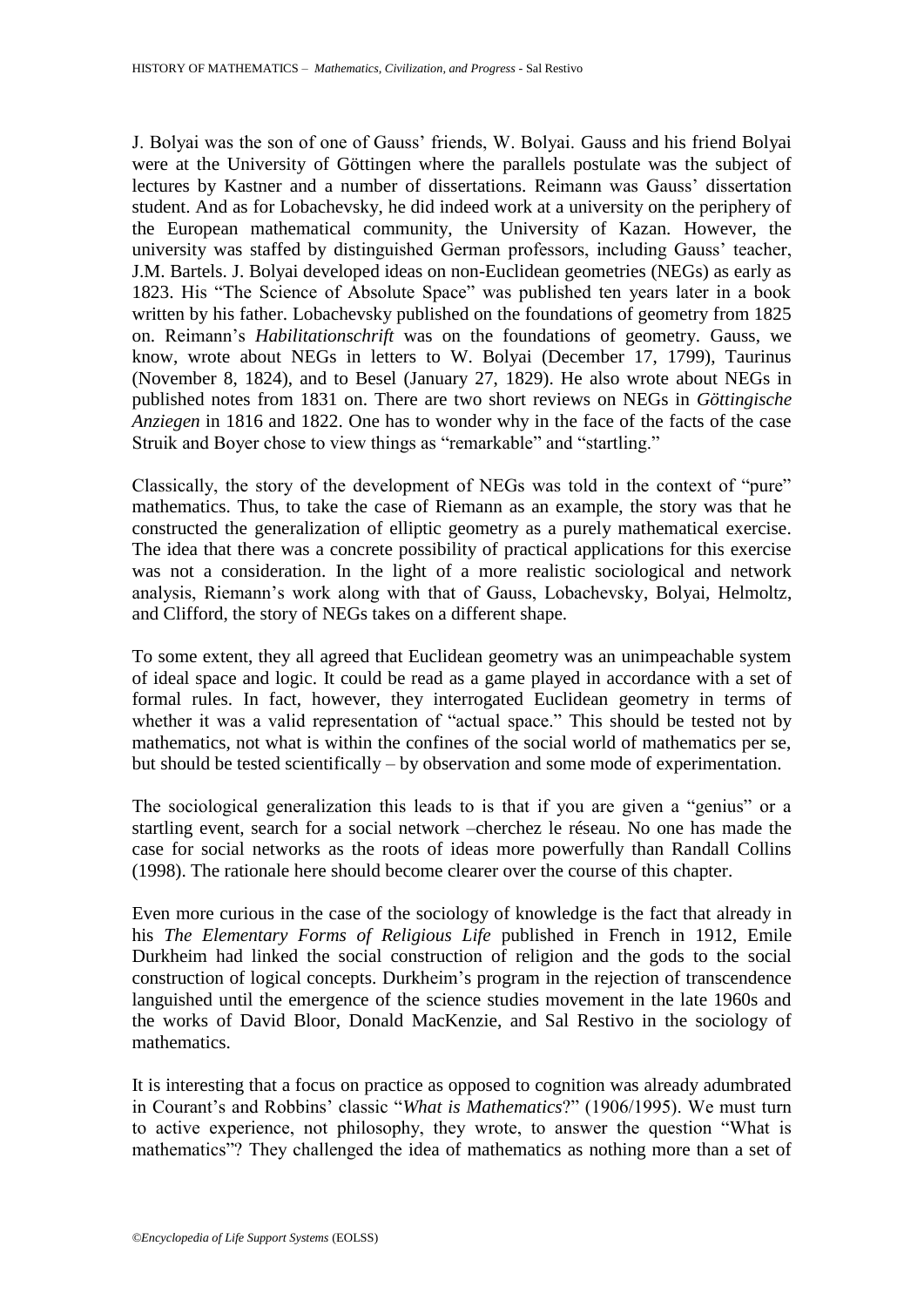consistent conclusions and postulates produced by the "free will" of mathematicians. Forty years later, Davis and Hersh (1981) wrote an introduction to "the mathematical experience" for a general readership that already reflected the influence of the emergent sociology of mathematics. They eschewed Platonism in favor of grounding the meaning of mathematics in "the shared understanding of human beings…" Their ideas reflect a kind of weak sociology of mathematics that still privileges the mind and the individual as the creative founts of a real objective mathematics.

Almost twenty years later, Hersh, now clearly well-read in the sociology of mathematics, wrote "*What is Mathematics, Really*?" (1997). The allusion to Courant and Robbins is not an accident. Hersh does not find their definition of mathematics satisfactory. In spite of his emphasis on the social nature of mathematics, Hersh views this anti-Platonic anti-foundationalist perspective as a philosophical humanism. While he makes some significant progress by comparison to his work with Davis, by conflating and confusing philosophical and sociological discourses, he ends up once again defending a weak sociology of mathematics. The modern sociology of mathematics associated with the science and technology studies movement that emerged in the late 1960s has established mathematics as a human construction, a social construction. Mathematics is manufactured by humans on the earth out of the material and symbolic resources at their disposal in their local environments. While traditional philosophical and sociological discourses have become estranged, especially in the arena of science studies, there are efforts abroad to reconcile the two disciplines consistent with the interdisciplinary turn in contemporary research and theory. In this sense, one can consider Hersh's philosophical humanism a step in that direction.

The second term in my title, "civilization" is not without its controversial features. In the ancient world, "civilized" peoples contrasted themselves with "barbarians;" in modern times, "civilized" has been opposed to "primitive" or "savage." The relevance of the concept of civilization to the topic of mathematics lies in its association with the idea of progress. More to the point is the fact that different civilizations (variously "nations," "societies," and "cultures") are associated with different mathematical traditions (v. Restivo, 1992, 23-88). To the extent that humans have developed in ways that can be captured in the ideas of "evolution" and "progress," mathematics, in conjunction with science and technology more generally, is assumed to have contributed positively to and benefited from those developments. The Scottish philosopher Adam Ferguson (1723-1816) is credited by Benveniste (1954) with introducing the term "civilization" in its modern sense into the English language in his *Essay on the History of Civil Society* (1767), and perhaps as early as 1759*.* The term also appears in the works of Boswell (1772), Adam Smith (1776), and John Millar (1771). Mirabeau (1757) introduces the term in French in his *L'Ami des hommes ou traité de la population*. Just as the individual grows from infancy to adulthood, Ferguson wrote, the species advances from "rudeness to civilization." Set at the pinnacle of forms of society, civilizations are characterized by complexity, hierarchies, dynamism, advanced levels of rationality, social progress, and a statist form of government. Rousseau, by contrast, viewed civilization as opposed to human nature.

If we adopt Ferguson"s view of civilization, then clearly mathematics has been both a result of the emergence and development of civilization and a contributor to that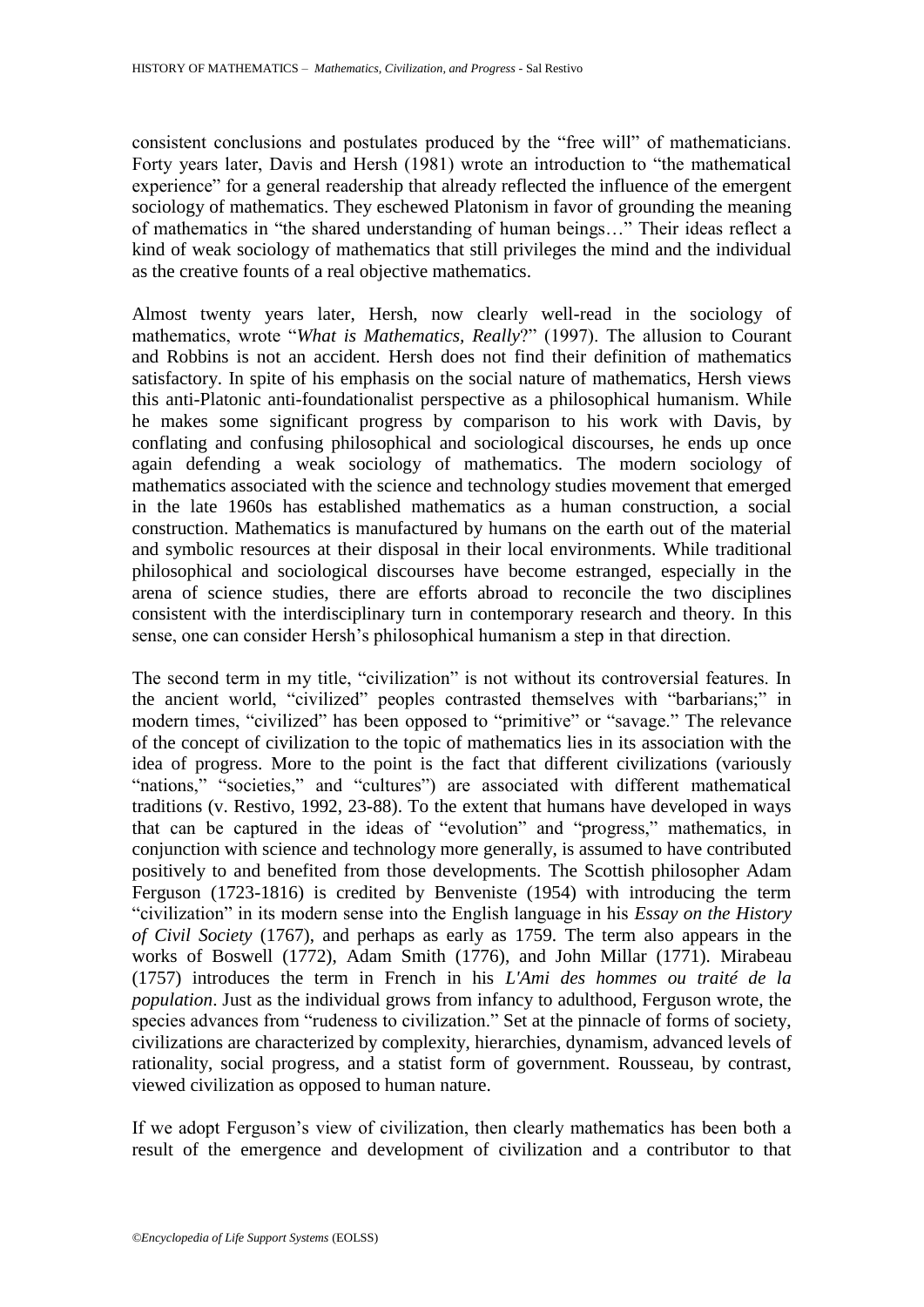development. If on the other hand we adopt Rousseau"s viewpoint, the virtues of science and mathematics and the very idea of "civilization" are made severely problematic.

What about progress, the very idea? Arguably, the idea comes into Western and world culture in the Old Testament with its conception of linear time and a God that moves through time with humans (e.g., Sedlacek, 2011: 47). The idea of scientific and technological progress was fueled by the seventeenth century advances in science and literature by such cultural giants as Galileo, Newton, Descartes, Molière, and Racine. The idea of social progress was added later. Early in the eighteenth century, the Abbé de Saint Pierre advocated establishing political and ethical academies to promote social progress. Saint Pierre and Turgot influenced the Encyclopedists. The great *[Encyclopédie](http://en.wikipedia.org/wiki/Encyclop%C3%A9die)* was produced by a group of eighteenth century philosophers under the direction of Denis Diderot.

It defines the Enlightenment program of promoting reason and unified knowledge. It was at this point that social progress became mated to the values of industrialization and incorporated into the ideology of the bourgeoisie. Scientific, technological, and social progress were all aspects of the ideology of industrial civilization. Veblen, for example, argued that the various sciences could be distinguished in terms of their proximity to the domain of technology. Thus, the physical sciences were closest to that domain, even integral with it, whereas such areas as political theory and economics were farther afield. We have entered an era of machine discipline unlike any in human history. And now we stand on the threshold of machines that will discipline us with conscious awareness and values, including social and sociable robots (the so-called robosapiens), and cyborgs.

There have been attempts to identify a type of progress that is independent of material or technological criteria (see, for example, the discussion in Almond, Chodorow, and Pearce, 1985, and the classic criticisms in Roszak, 1969/1995). For many ancient as well as modern thinkers, the idea of progress has always been problematic. We are right to be concerned about the actual and potential impacts of our new bio- and nanotechnologies. But one finds similar concerns in Plato"s *Phaedrus.* There, in the dialogue between Theuth and king Thamus concerning the new technology of writing, Theuth makes promising predictions about the impact of writing.

The king claims to be in a better position to do what in effect is a "technology assessment," and concludes that writing will have the opposite of the effects predicted by Theuth. The cultural meaning of science has fared no better. Where the Rousseaus and the Roszaks saw danger and alienation in science, the Francis Bacons and Bronowskis saw civilization and progress. When the biochemist J.B.S. Haldane wrote about a future of human happiness built on the application of science, Bertrand Russell replied with a vision of science used to promote power and privilege rather than to improve the human condition. St. Augustine worried about the invention of machines of destruction; Spengler predicted that humans would be annihilated by Faustian man. Fontenelle, in the first modern secular treatise on progress published in 1688 argued that science was the clearest and most reliable path to progress. Rousseau, by contrast,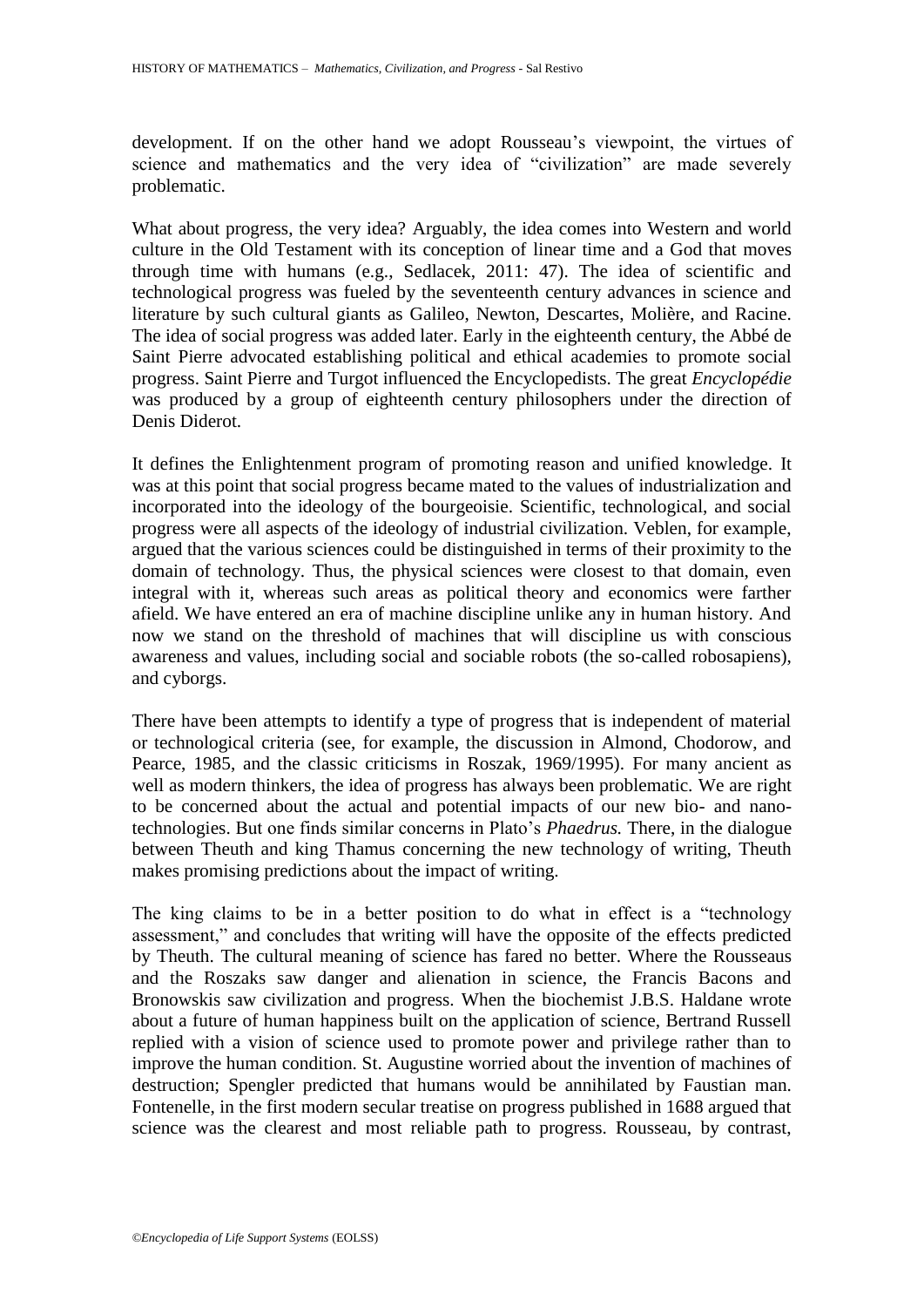argued that science and the arts have corrupted our minds. The author will draw attention to some additional examples in his conclusion in this chapter.

By its intimate association with the very foundations of science, mathematics does not escape this ambivalence. But it stands apart from science in terms of its stronger association with human progress. In the seventeenth and eighteenth centuries, a wave of positivism fueled by Newton"s achievements evoked nothing but the promise of progress among mathematicians of that period. The historian Florian Cajori (1894: 4) had no question about the connection between mathematics and human progress. For Alex Bellos (2010: ix), mathematics is ("arguably") the foundation of all human progress.

Progress, then, can be viewed in terms of "amelioration" or "improvement" in a social or ethical sense. Are we more advanced than cultures that are less dominated by machines and machine ideology? How do we measure the primacy of humans and ecologies and how do we sustain them in any given culture? Can we bring them to fruition and nourish them in any culture, or are some more friendly to the primacy of humans and ecologies than others? These issues are really matters of degree associated with the degree to which individuation of the self (and then the myth of individualism, selfishness, and greed) has progressed in any given society. Furthermore, the degree of awareness of and attention to ethics, values, and social justice has to come into consideration here. It is impossible to even discuss the idea of progress without engaging ideas about and the value of the person, freedom, and democracy.

It may be possible to define progress in a way that takes it out of the realm of hopes, wishes, and dreams and plants it more firmly on a meaningful (and even perhaps measurable) foundation. Following Gerhard Lenski (1974: 59), progress can be defined as the process by which human beings raise the upper limit of their capacity for perceiving, conceptualizing, accumulating, processing, mobilizing, distributing, and utilizing information, resources, and energy in the adaptive-evolutionary process. The relationship between adaptation and evolution is a paradoxical one. On the one hand, survival depends on the capacity to adapt to surroundings; on the other hand, adaptation involves increasing specialization and decreasing evolutionary potential. Adaptation is a dead end. As a given entity adapts to a given set of conditions, it specializes to the point that it begins to lose any capacity for adapting to significant changes in those conditions. The anthropologists Sahlins and Service (1960: 95-97) summarize these ideas as follows:

**Principle of Stabilization**: specific evolution (the increase in adaptive specialization by a given system) is ultimately self-limiting.

**General evolution** (progressive advance measured in absolute terms rather than in terms of degrees of adaptation in particular environments) occurs because of the emergence of new, relatively unspecialized forms.

**Law of Evolutionary Potential**: increasing specialization narrows adaptive potential. The more specialized and adaptive a mechanism or form is at any given point in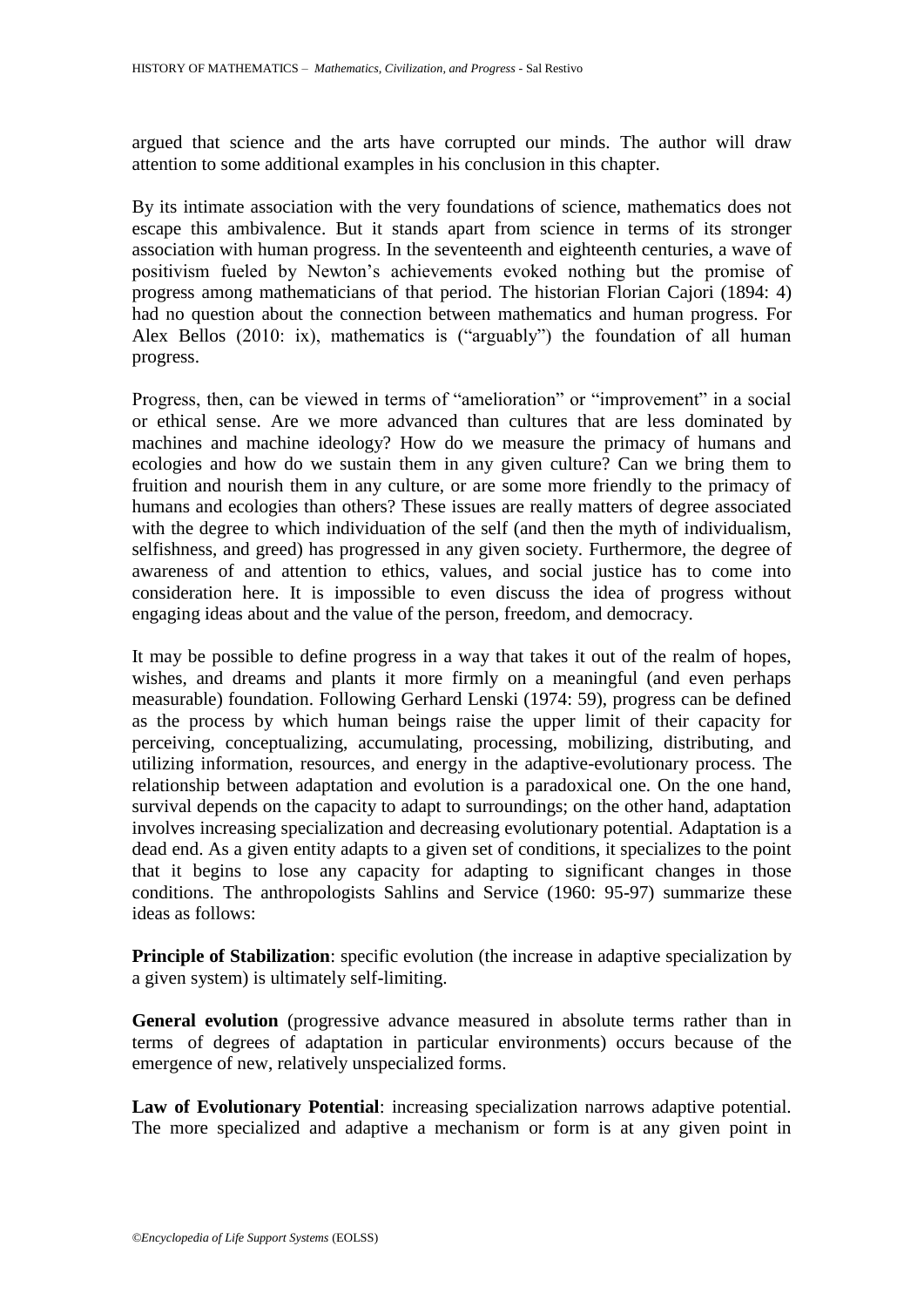evolutionary history, the smaller is its potential for adapting to new situations and passing on to a new stage of development.

We can add here the Law of Adaptive Levels: adaptation occurs at different levels across various life orders and systems and occurs at different speeds in different spatial arenas. This law draws attention to the complexity of adaptation and the general processes of variation and selection. Adaptation suggests an active agent in a stable environment. But active agents can and do change their environments in ways that make different demands on the adapting agents. Looked at another way, environments have agential like dynamics. Law of Agent-Environment Entanglement.

Perhaps the most important aspect of the ideology of science is that it is (in its mythical pure form) completely independent of technology. This serves among other things to deflect social criticism from science onto technology and to justify the separation of science from concerns about ethics and values. Interestingly, this idea seems to be more readily appreciated in general by third world intellectuals than by the Brahmin scholars of the West and their emulators. Careful study of the history of contemporary Western science has demonstrated the intimate connection between what we often distinguish as science and technology. It has also revealed the intimate connection between technoscience research and development and the production, maintenance, and use of the means (and the most advanced means) of violence in society. Not only that, but this is true in general for the most advanced systems of knowledge in at least every society that has reached a level of complexity that gives rise to a system of social stratification.

Contradictions and ambivalence about science, technology, and progress may be built into the very core of our cultural machinery. Agricultural activities in the ancient Near East reduced vast forests to open plains, and wind erosion and over-grazing turned those areas into deserts. Deforestation in ancient China led to the development of the loess plateau. Loess sediment gives the Yellow River (nicknamed "China"s Sorrow") its signature color and flooding pattern. Was deforestation necessary for building China into the greatest civilizational area on earth between the first and sixteenth centuries of the common era? Or were there conservation principles that the ancient Chinese could have relied on without detracting from their cultural development? There is some evidence that at least some of the deforestation they caused could have been avoided. The deforestation experiences of China, Rome, and other civilizational areas of the ancient world are being repeated today and offer cautionary tales for an era characterized by many hard to monitor emerging and converging technologies, that is, technocultural systems.

At the end of the day, it should be clear that progress is not easy to define, and that it is even harder to point to examples of progress that resist critical interrogation. How can we sustain the idea of progress in the face of the widespread ecological, environmental, and human destruction that has characterized the industrial age? The fact is that the destruction and danger we see all around us is integrally connected to the very things we use to mark the progress of humanity. For these reasons, we must be cautious when considering whether any of the sciences, engineering disciplines, or mathematics have contributed to or served as signposts of progress. Mathematics, like all systems of knowledge, does not exist in a vacuum. It is always connected to social institutions and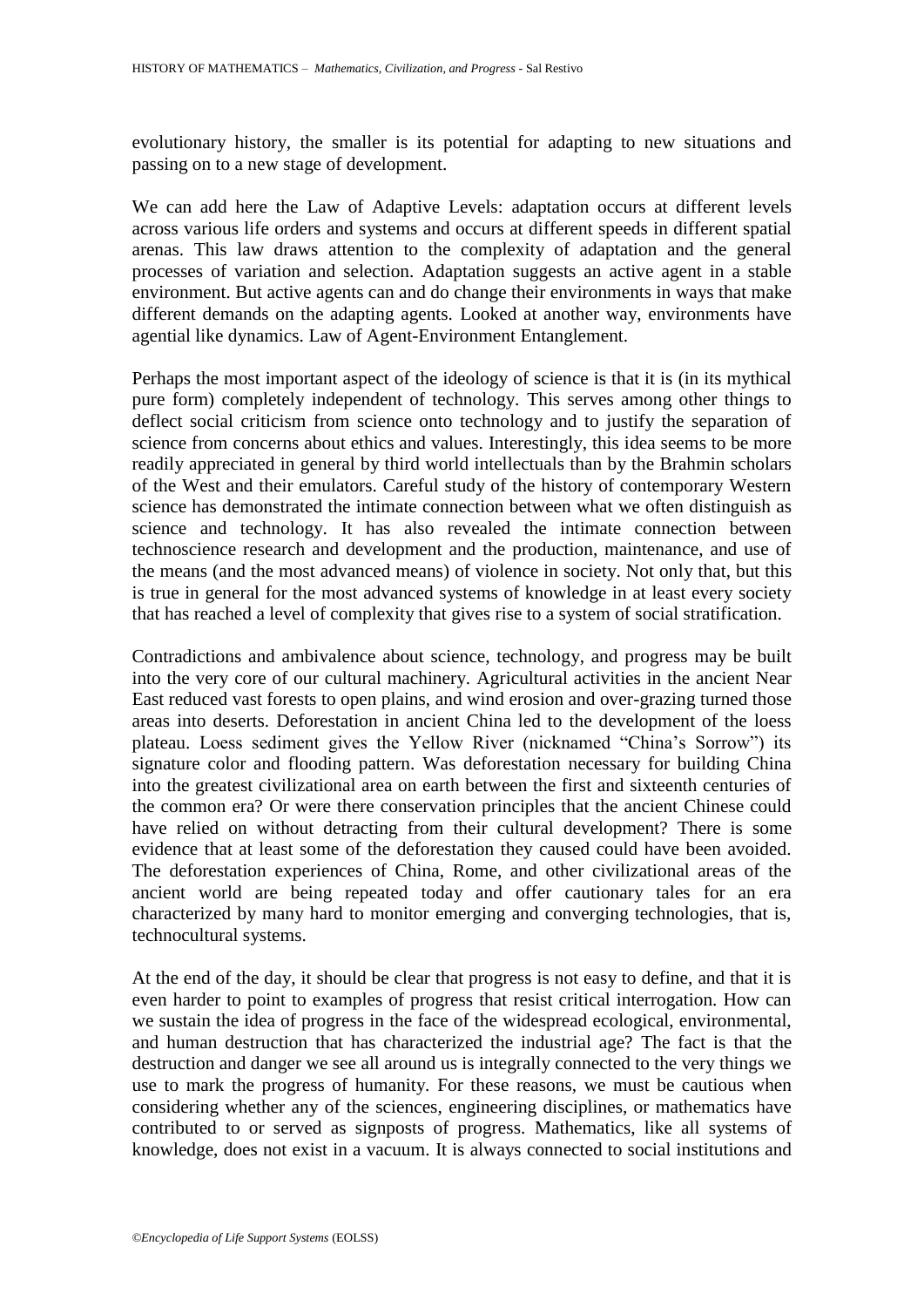under the control of the most powerful institutions in any given society. All of this may put too much of the onus on the sciences and technology when what we are dealing with is culture in general. Is it possible that cultures by their very natures inevitably destroy planets?

It should be clear from this brief introduction that the terms of our title, "mathematics," "civilization," and "progress" are all imbued with some level of ambivalence and uncertainty. It remains to be seen whether in the rest of this chapter we can find our way to greater certainty about the meaning and implications of these terms.

- -
- -
- -

TO ACCESS ALL THE **42 PAGES** OF THIS CHAPTER, Visit: <http://www.eolss.net/Eolss-sampleAllChapter.aspx>

#### **Bibliography**

Aleksandrov, A.D., A.N. Kolmogorov and M.A. Lavrent"ev (eds.) (1969), *Mathematics: It's Content, Methods, and Meanings,* Cambridge, MA: MIT Press (orig. publ. in Russian in 1956). [A product of some the greatest mathematicians of the twentieth century, this is a readable review of the basic fields of mathematics. The authors are aware of the fact that mathematics is a human and a social creation and they do not mystify it or present it as a revelation of Platonic discourses.]

Almond, G., M. Chodorow, and R.H. Pearce (1985), *Progress and its Discontents,* Berkeley: University of California Press. [The twentieth century has not been kind to the idea of progress. Intellectuals across the spectrum of the disciplines are no longer that there are any viable grounds for the claim that science and technology have improved our lives morally or materially. The term "progress" is no longer meaningful empirically but is now about our aspirations and a "compelling obligation."]

Ascher, M. (2004), *Mathematics Elsewhere: An Exploration of Ideas Across Cultures,* Princeton: Princeton University Press. [An introduction to mathematical ideas of peoples from a variety of smallscale and traditional cultures that challenges our conception of what mathematics is. Traditional cultures have mathematical ideas that are far more substantial and sophisticated than has been traditionally acknowledged.]

Baber, Z. (1996), *The Science of Empire: Scientific Knowledges, Civilization, and Colonial Rule in India.*  Albany NY: SUNY Press. [Baber analyzes the reciprocal interactions between science technology and society in India from antiquity to modern times. The author analyzes institutional factors, including precolonial trading circuits, in the transfer of science and technology from India to other civilizational centers. He also explains the role of modern science and technology as factors in consolidating British rule in India.]

Ball, W. W. R. (1960), *A Short Account of the History of Mathematics.* New York: Dover. Unabridged and altered version of the fourth edition published in 1908. [A classic contribution to the history of mathematics.]

Bell, E. T. (1937/1986) *Men of Mathematics*, New York: [Simon and Schuster Touchstone Books. Bell is a mathematician and lacks the rigorous standards of the professional historians of science. But this book, for all of its idealism and focus on the dramatic, has been very inspiring for young people interested in mathematics and offers some insights into what it's like to be a mathematician.]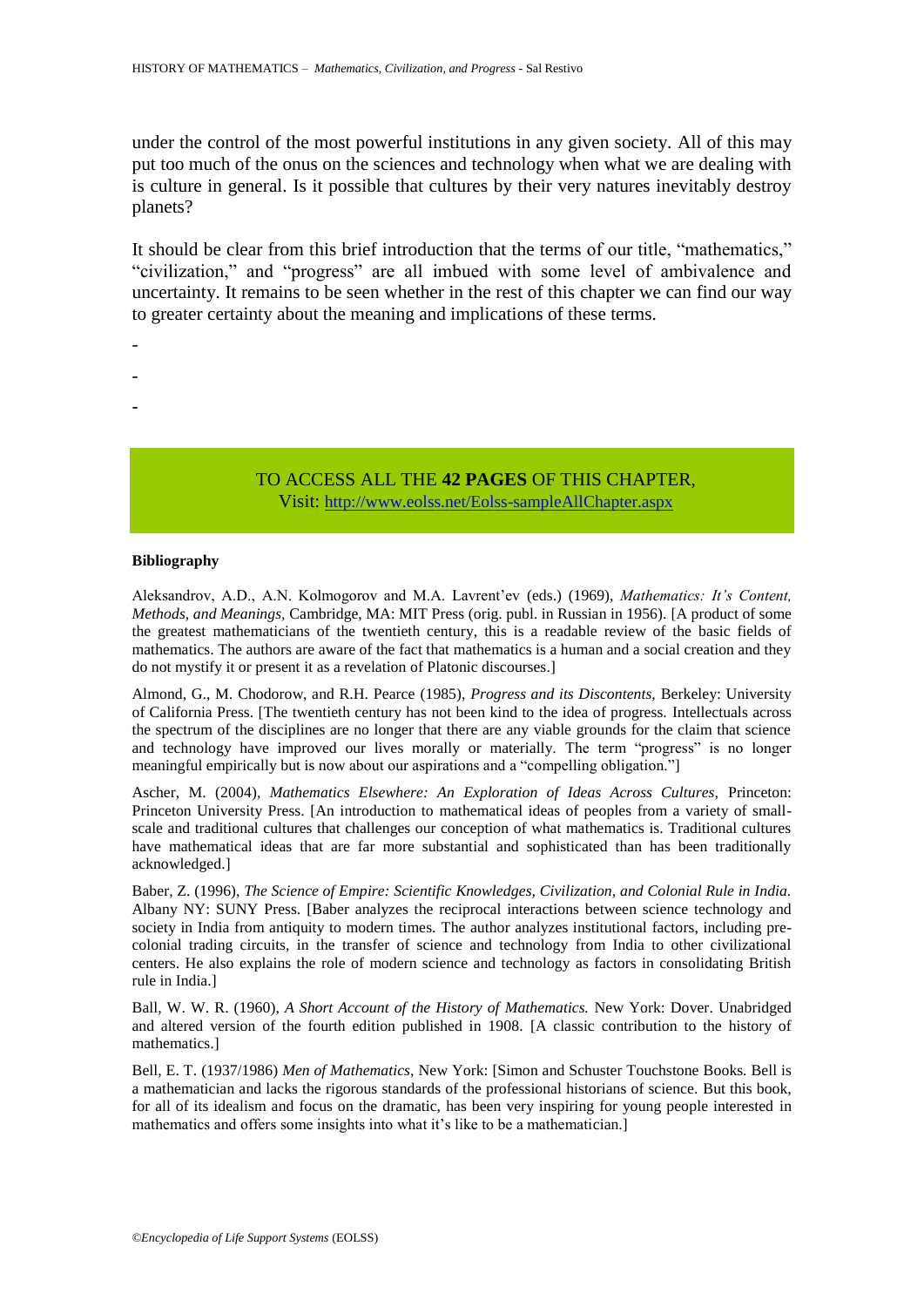Bellos, A. (2010), *Here's Looking at Euclid.* New York: The Free Press. [This is a book designed to inspire and surprise. Bellos, who studied mathematics and philosophy at Oxford, takes the reader on a tour of mathematics based on his skills as a writer, traveler, and interviewer.]

Benesch, W. (1992), "Comparative Logics and the Comparative Study of Civilizations," *Comparative Civilizations Review*, No. 27, Fall 1992, 88-105. [Benesch views "civilization as a state of mind." Drawing heavily on Indian civilizational features, and especially the culture of the Jain for comparative materials, Benesch identifies four primary logics: object logics, subject logics, situational logics, and aspect logics. Benesch"s typology can be expanded to encompass propositional and predicate logic, first and higher order logics, modal logics, temporal logics, probability logics, multi-valued logics, negation logics, and quantum logic. Using another classification scheme we get: relevant logic (defined by some mathematicians as classical logic practiced with "good taste;" constructive logic (known in some of the literature by the less descriptive term "intuitionistic logic;" fuzzy logic, and comparative logic. The way to understand the proliferation of logics is to recognize that what we understand in everyday life and in a good deal of everyday science as the one universal logic is that set of rules and rules of inference that reflect the workings of the macro-level physical world. In the worlds of the very small and very large, and the very fast and very slow, and across different levels of reality, different logics play out.]

Benveniste, É. (1966), *Civilisation. "*Contribution à l'histoire du mot" (Civilisation. Contribution to the history of the word), 1954, published in P*roblèmes de linguistique générale*, Paris: Editions Gallimard , pp. 336-345 (translated by Mary Elizabeth Meek as *Problems in general linguistics*, 2 vols. 1971). [The author, a semiotician, traces the development of the concept "civilization" from its first occurrence in Adam Ferguson"s 1767 treatise on the history of civil society.]

Boos, B. and M. Niss, eds. (1979), *Mathematics and the Real World,* Boston: Birkhauser. [The editors recognize that to the extent that "pure" mathematics has gone too far and increasingly fails to interact with "real world" sciences and engineering disciplines, to that extent has it diminished its practical effectiveness. Mathematics that increasingly turns in on itself increasingly negates Wigner"s (1960) "unreasonable effectiveness" claim.]

Boutroux, P. (1919), *L'ideal scientifique mathematiciens dans l'antiquité et dans les temps modernes.* , Paris: Presses Universitaire. [Boutroux (1880-1922) was the son of the famous French philosopher Émile Boutroux and Aline Catherine Eugénie Boutroux, He was related to the statesman Raymond Poincaré the physicist Lucien Poincaré, and noted mathematician Henri Poincaré. Boutroux identifies three stages in the history of mathematics: the aesthetic, contemplate mathematics of the Greeks, the synthetic conception of Cartesian algebra, and what he saw as the incoherence of the mathematics of his time. There is a progressive theme in this history, an improving understanding of a higher reality. His didactic goals were to assert that progress in the history of science was a function of interactions between all the sciences, and to argue that problems should dictate approaches to solutions.]

Boyer, C. (1968), *A History of Mathematics,* Wiley, New York. [The novelist David F. Wallace called Boyer "the Gibbon of math history." This book is to the history of mathematics what Paul Samuelson's book on economics is to the study of economics. The reference of choice in the history of mathematics is now in its  $3<sup>rd</sup>$  edition (2011, updated by Uta Merzbach).]

Cajori, F. (1894), *A History of Mathematics.* New York: Macmillan & Co.. [Cajori"s (1859-1930) book was first published in 1893 and has gone through several editions. It is a reliable, readable treatment of the history of mathematics from antiquity to the early 1900s.]

Cajori, F. (1929/1993), *A History of Mathematical Notations.* Dover, New York. [This book is still today considered with good reason to be unsurpassed. Demonstrates how notation changes with changes in the shape of civilization. Here we discover, for example, how the Greeks, Romans, and Hebrews counted.]

Cantor, M. (1907), *Vorlesungen uber die Geschichte del' Mathematik,.* [Anastatischer Neudruck, Leipzig. Moritz Cantor (1829-1920) was an historian of mathematics who studied under some the giants of mathematics, including notably Gauss, and this book in four volumes is not just comprehensive but is considered a founding document in the history of mathematics as a critical, methodologically sound field of study.]

Clark, A. (2010), *Supersizing the Mind: Embodiment, Action, and Cognitive Extension,* New York: Oxford University Press. [Clark is yet another of a small but increasing number of authors who are focusing in on the problems and paradoxes that arise when we make the brain the source of our thinking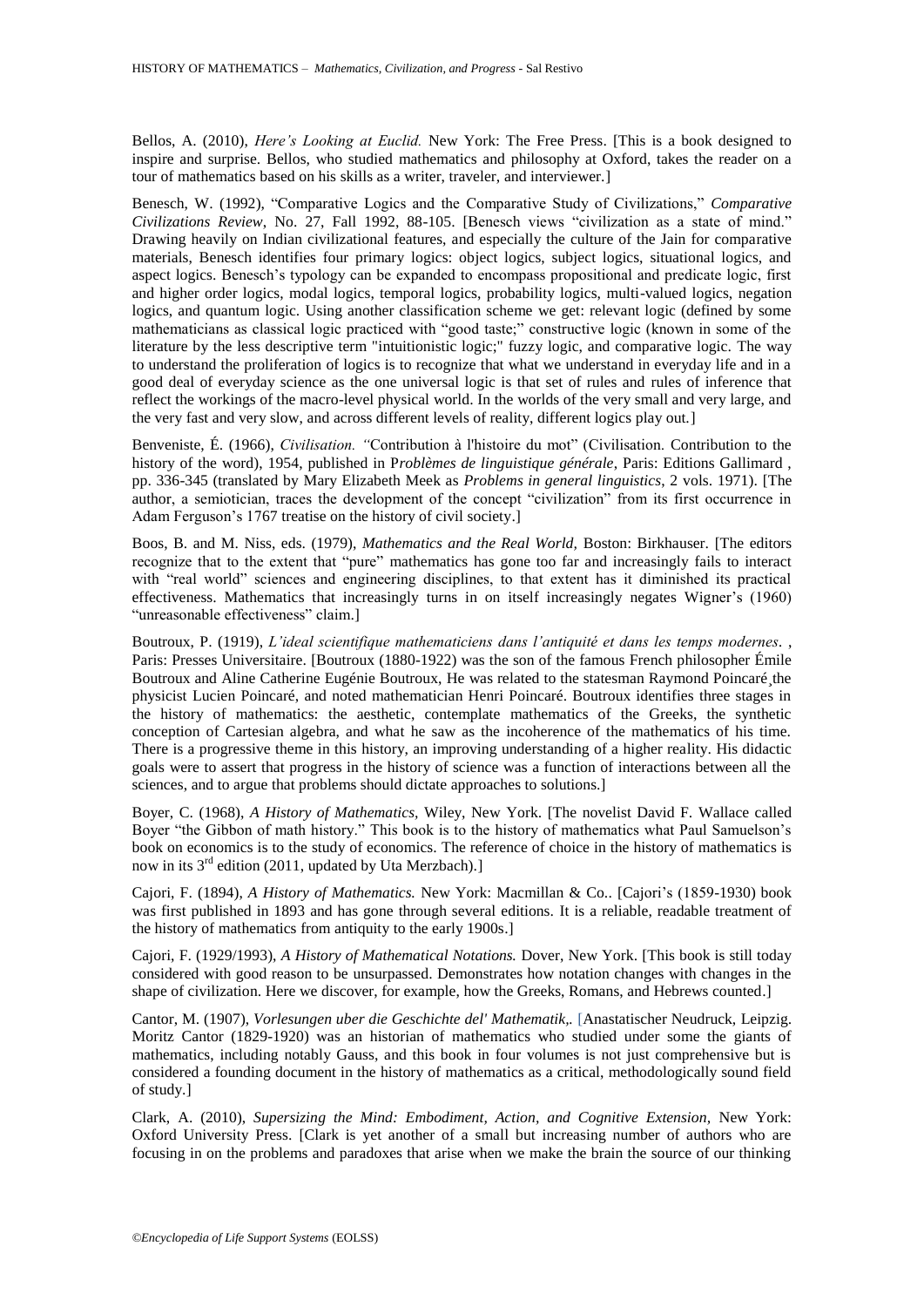and consciousness, and the source of our morals and our beliefs. In fact it is becoming increasingly clear that cognition is a complex result of tangled networks that criss-cross the boundaries of brain, body, and world. Mind is not bound by the brain; consciousness, as Nietzsche already intuited, is a network of relationships.]

Collins, R. (1998), *The Sociology of Philosophies*. Cambridge, MA: Harvard University Press. [A comprehensive social history of world philosophy in the context of global intellectual life. Collins traces the development of philosophical thought in China, Japan, India, ancient Greece, the medieval Islamic and Jewish world, medieval Christendom, and modern Europe. The result is an empirically grounded theory of ideas as the product of social networks. One of the most important contributions to modern sociology by a leading theorist.]

Collins, R. and S. Restivo. (1983), "Robber Barons and Politicians in Mathematics," *The Canadian Journal of Sociology* 8, 2 (Spring 1983), pp. 199-227. [Two of the leading contributors to the sociology of science offer an alternative to Kuhn"s theory of scientific change. Major scandals in mathematics are shown to be associated with shifts in the organizational structure of mathematical work. The article demonstrates the power of conflict theory as an explanatory approach in the sociology of mathematics.]

Courant, R. and H. Robbins. (1996), *What is Mathematics?* New York: Oxford University Press (rev. by Ian Stewart, orig. publ. 1906). [A classic contribution to our understanding of mathematics as an enterprise of practice rather than philosophy.]

D"Ambrosio, U. (2006), *Ethnomathematics,* Rotterdam: Sense Publishers. An introduction to the concept of ethnomathematics by the founding father of the field.

Davis, P.J. and R. Hersh. (1981), *The Mathematical Experience*. Boston: Birkhauser. [Two mathematicians bring sociological, psychological, and philosophical perspectives to this popular exposition of the nature and relevance of mathematics.]

Dostoevsky, F. (1864), "Notes from the Underground," pp. 107-2-10 in *The Best Short Stories of Dostoevsky.* New York, n.d. (orig. publ, in Russian). [This classic piece of literature can be read as a contribution to the sociology of mathematics; the author's discussion of  $2+2=4$  and  $2+2=5$  shows how arithmetic can be used to symbolize ideologies. Should be compared with how these equalities are treated by George Orwell in *1984.*]

Dorrie, H. (1965), *One Hundred Great Problems of Elementary Mathematics,Their History and Solution.*  New York: Dover. [This book was originally published in 1932 under the title *Triumph der Mathematik.*  Fascinating well selected problems but not really "elementary." An intriguing 2000 year survey but not for those without a strong background in mathematics.]

Durkheim, E. (912/1995), *The Elementary Forms of Religious Life*. New York: The Free Press 1 (trans. Karen Fields). [One of the most important studies in the history of scholarship. Durkheim crystallizes the idea of who and what God is and explains the function of religion in society. Criticisms abound, but they do not change the world transforming potential of this book.]

Eglash, R. (1999), *African Fractals,* Piscataway, NJ: Rutgers University Press. [Patterns across cultures are characterized by specific design themes. In Europe and America, cities are often laid out in a grid pattern of straight streets and right-angle corners. In contrast, traditional African settlements tend to use fractal structures--circles of circles of circular dwellings, rectangular walls enclosing ever-smaller rectangles, and streets in which broad avenues branch down to tiny footpaths with striking geometric repetition. These indigenous fractals are not limited to architecture; their recursive patterns echo throughout many disparate African designs and knowledge systems.]

Gasking, D. (1956), "Mathematics and the World," pp. 1708-1722 in J.R. Newman (ed.), *The World of Mathematics. New* York: Simon & Schuster. [Originally published in 1940, this is an exemplar of conventionalist philosophy of mathematics. Gasking views mathematics as true by virtue of linguistic conventions. Mathematics on this view is not empirical in the way, for example, that Wittgenstein argues it is or in the way it is understood today in social studies of mathematics.]

Geertz, C. (1983), "Art as a Cultural System," pp. 94-120 in C. Geertz, *Local Knowledge,* New York: Basic Books. [Art, like speech, myth and other cultural systems are situated, ideationally connected to society; in a word cultural systems are socially constructed.]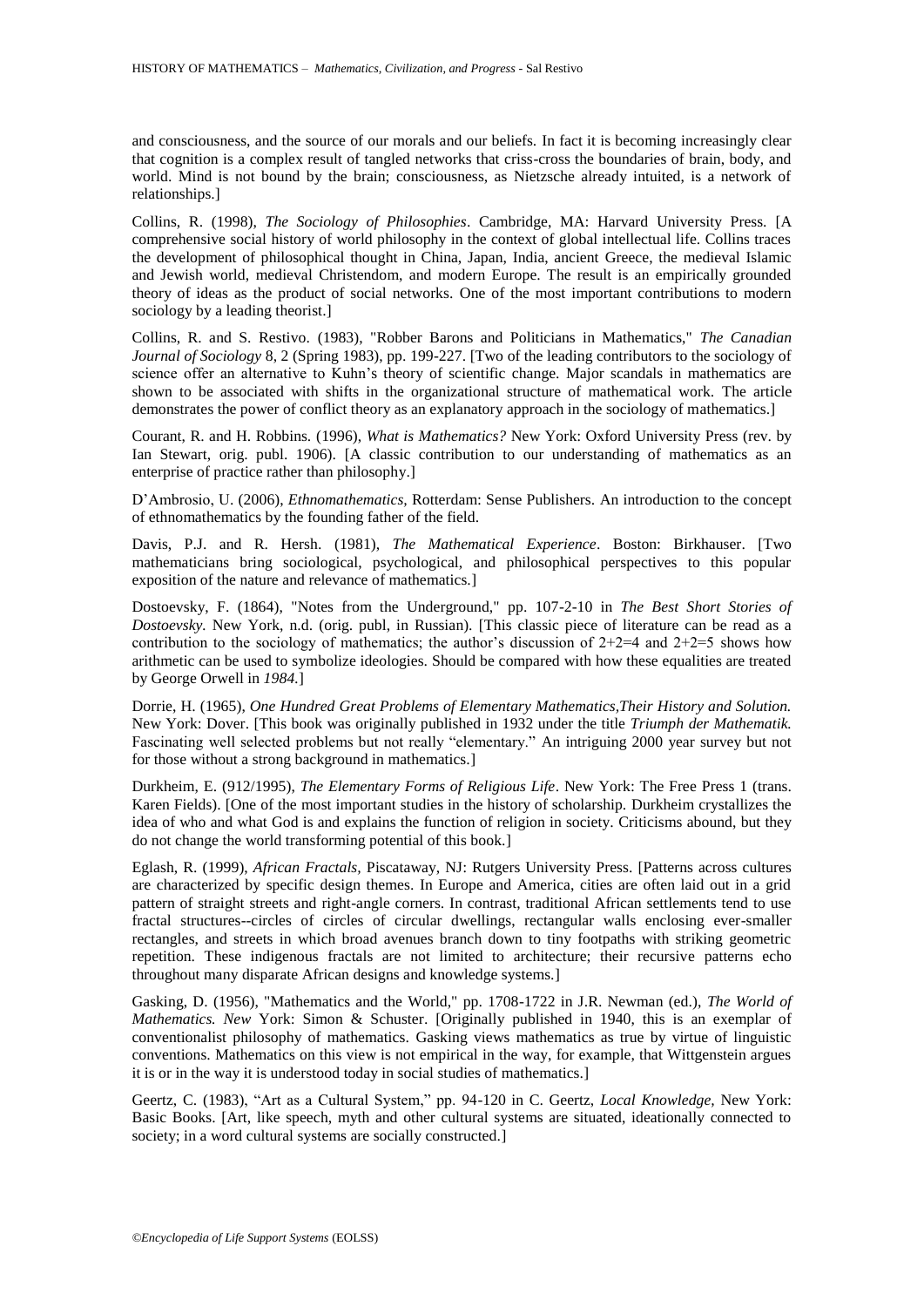Hersh, R. (1999), *What is Mathematics, Really?* New York: Oxford University Press. [Mathematics for the modern reader by a mathematician who appreciates the new sociology of mathematics developed by Bloor on the one hand and Restivo on the other.]

Horton, R. (1997), *Patterns of Thought in Africa and the West: Essays on Magic, Science and Religion,*  Cambridge; Cambridge University Press. [The distinguished anthropologist and philosopher was at the center of debates that crystallized in the 1950s and 1960s concerning the nature of and relationship between "primitive" (read, primarily, African) and "advanced" (read "the West") systems of knowledge and belief. In this collection of his essays, Horton addresses the debates by exploring African beliefs, rituals, and cosmologies in the context of open and closed systems thinking. His objective is to demonstrate the kinship between primitive and modern thought and between science and religion more generally. Among the most important provocations for this and related debates are studies of Zande (n. Azande) logic. Were they "pre-logical," as some claimed (e.g., in my view arguably Levy-Bruhl) or perfectly coherent in context (as Evans-Pritchard argued)? In the early years of the science studies movement David Bloor took up this question and argued for a cultural relativism that provoked new interest in this topic. This literature is relevant to my topic but requires more direct attention than I can give it here.]

Kavolis, V. (1985), "Civilizational Analysis as a Sociology of Culture," *Sociological Theory 85,* 31, Spring 1985, 29-38. [The comparative civilizational analysis of any phenomenon, Kavolis argues, requires that we spell out the structure of each level of sociocultural organization and the connections and resources linking all the levels that bear on the particular phenomenon in a particular civilization. We don"t require an elaborate analytical apparatus but it helps to carry an awareness of such an apparatus in the study of a particular problem in terms of the relations between general civilizational structures, processes, and issues. Civilizational analysis is about the distinctive varieties of and changes in human experience, and the universe of symbolic designs in social behavior.]

Kline, M. (1962), *Mathematics: A Cultural Approach,* Reading, Massachusetts: Addison-Wesley. [A good introduction, even where dated factually and ideologically, to mathematics in relation to the humanities and the search for truth.]

Kramer, E. E. (1970), *The Nature and Growth of Modern Mathematics.* New York: Hawthorne Books. [Kramer discusses the lives and contributions of prominent mathematicians from Pythagoras and Newton to the modern period. Mathematical concepts such as binary operations, point-set topology, post-relativity geometries, optimization and decision processes ergodic theorems epsilon-delta arithmetization, and integral equations are discussed with admirable clarity.]

Lenski, G. (1974), *Human Societies.* New York: McGraw-Hill. [A cultural ecology of the evolution of societies. This is a major textbook contribution to macrosociology, now in its  $11<sup>th</sup>$  edition from Paradigm Publishers in Boulder, Colorado, 2008 co-authored by P. Nolan.]

Mannheim, K. (1936), *Ideology and Utopia.* Eugene, Oregon: Harvest Publishers. [This is a complex treatise in the context of Mannheim"s legacy in relationship to European and America sociology. It is a founding document in the emergence of sociology but especially of the sociology of knowledge. In terms of its relationship to the substance of this essay, the significance of this book is that while situating knowledge in its social, cultural, and historical contexts, Mannheim exempts the formal science from his analysis. There cannot be, he claims in these pages, a sociology of  $2+2=4$ . This idea carried into the emergence of the sociology of science in the 1930s and was not seriously challenged until the birth of the science studies movement in the late 1960s.]

McClain, E.G. (1976), *The Myth of Invariance: The Origins of the Gods, Mathematics and Music from the Rg Veda to Plato*. York Beach, ME: Nicolas-Hays, Inc. [McClain"s thesis is that in the ancient civilizations music was a science that bridged the gap between the everyday world and the divine. The invariance of music contrasted sharply with the variability of the everyday world. Music expresses and motivates mathematics. Music as a science is revealed by studying the mathematical relationships between musical notes. In this context music is properly understood as an expression of and the motive for mathematical study. The "key" to unlocking this science comes from a study of the mathematical relationships between various musical notes. The Pythagorean notion of number was in fact more general and more widespread and an essential feature of the very idea of culture and civilization. The presentation is controversial in some details but we are learning more and more about the centrality of musicality in humans and this book speaks to that idea.]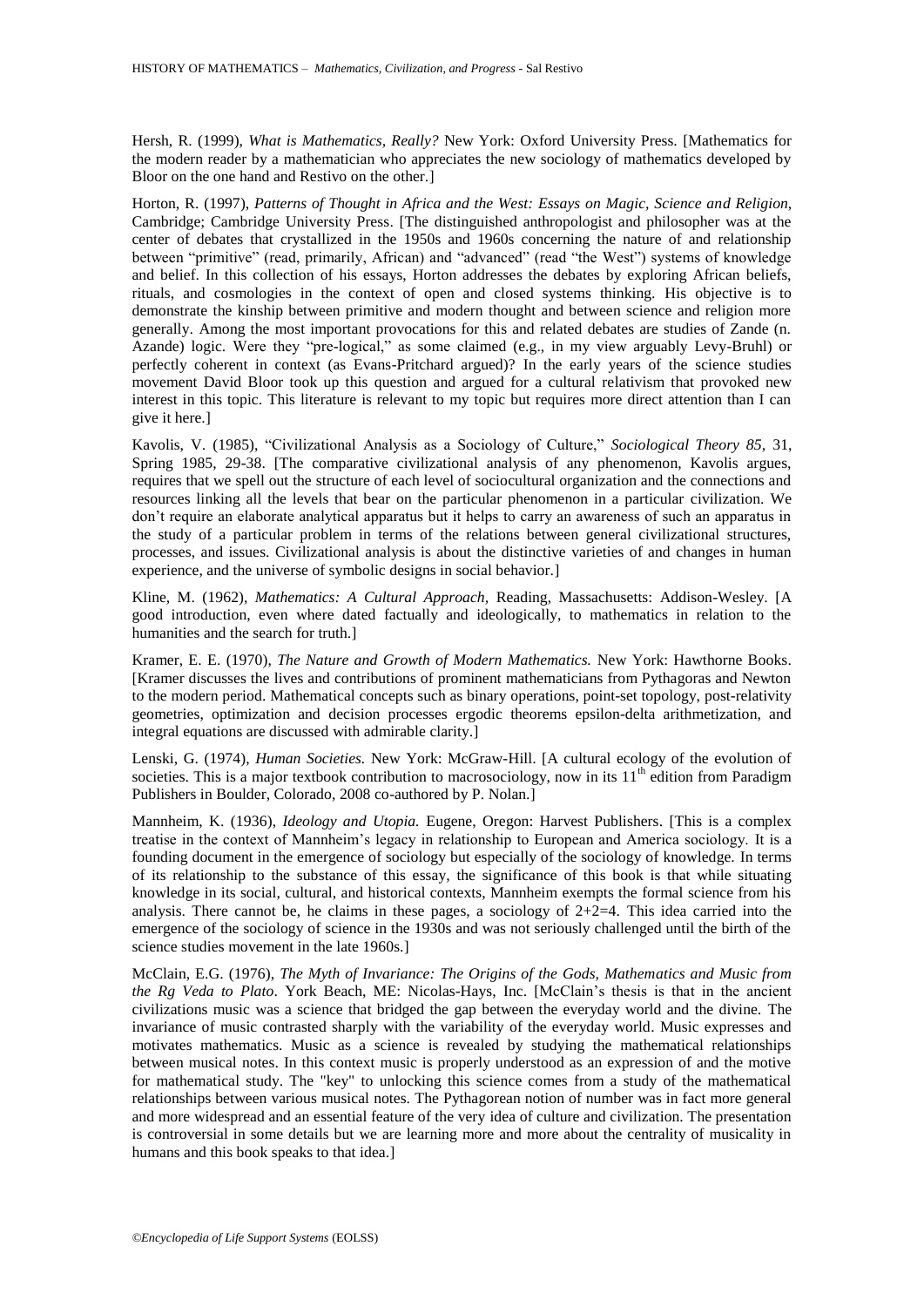Merton, R.K. (1968), *Social Theory and Social Structure*, enlarged ed., New York: The Free Press. [Merton founded and dominated the sociology of science with his students from the late 1930s to the late 1960s. The Mertonian paradigm, consonant with Mannheim"s sociology of knowledge, focused on the social system of science – for example, norms, values, the reward system, stratification in science, agegrading – but exempted scientific knowledge per se from sociological scrutiny.]

Merton, R. K. (1961), , "Singletons and Multiples in Scientific Discovery: a Chapter in the Sociology of Science," *Proceedings of the American Philosophical Society*, 105: 470–86. Reprinted in [R. K. Merton,](http://en.wikipedia.org/wiki/Robert_K._Merton) *The Sociology of Science: Theoretical and Empirical Investigations*, Chicago, University of Chicago Press, 1973, pp. 343–70.

Merton, R. K. (1973), "Resistance to the Systematic Study of Multiple Discoveries in Science," *European Journal of Sociology*, 4:237–82, 1963. Reprinted in R.K. Merton, *The Sociology of Science: Theoretical and Empirical Investigations*, Chicago, University of Chicago Press , pp. 371–82. [This and the following paper introduce Merton"s idea that all discoveries are in principle multiples. These papers are milestones in the Merton corpus.]

Merton, R.K. (1958), "The Matthew Effect in Science," *Science*, 159(3810): 56-63, January 5, 1968. [Widely cited in the sociology of science, the Matthew effect, or the principle of accumulated advantage, refers to situations in which the rich get richer and the poor get poor. Merton named the effect after Matthew 25: 29 (NRSV Bible). In science as in other activities, power and economic or social capital can be leveraged to gain additional power and capital. This is one the causes of mis-eponymy along with historical amnesia and random and deliberate acts of misattribution.]

Mesquita,M., S. Restivo and U. D'Ambrosio (2011), *Asphalt Children and City Streets: A Life, a City, and a Case Study of History, Culture, and Ethnomathematics in São Paulo,* Rotterdam: Sense Publishers. [An innovative plural voiced ethnography and history of street children that attends to how mathematics plays into their survival strategies.]

Morris-Suzuki, T. (1994), *The Technological Transformation of Japan: From the Seventeenth to the Twenty-first Century,* Cambridge: Cambridge University Press. [Japan did not miraculously leap into the technological forefront of twentieth century societies. Its rise to superpower status, as this book makes clear, is rooted in its history. This is the first general English language history of technology in modern Japan. One of the significant features of this book is its consideration of the social costs of rapid changes in technology.]

Nasr, S. H. (2007), *Science and Civilization in Islam*. Chicago: Kazi Publications. [The first one volume English language book on Islamic science from the Muslim perspective. Hossein explains the place of science in Muslim culture as he unfolds its content and spirit.]

Needham, J. (1959), *Science and Civilization in China. Volume III: Mathematics and the Sciences of the Heavens and the Earth.* Cambridge: Cambridge University Press. [One of several volumes in the monumental study that uncovered the hidden history of science and technology in China. Needham documented that not only did China have a history in science and technology, it was the leading civilizational center of science and technology in the world between the early Christian period in Palestine and 1500 CE. The explanatory framework is Marxist cultural ecology.]

Neugebauer, O. (1952), *The Exact Sciences in Antiquity.* Princeton: Princeton University Press. [It took a long time for historians of science to overcome the ideology of the once and always Greek miracle. Neugebauer contributes to the demise of this myth in this non-technical discussion of the influence of Egyptian and Babylonian mathematics and astronomy on the Hellenistic world. An early look into the sophistication of ancient Babylonian mathematics.]

Noë, A. (2010), *Out of Our Heads: Why You Are Not Your Brain, and Other Lessons from the Biology of Consciousness,* New York: Hill and Wang. [Makes an important contribution to getting away from classical ideas about the primacy of the brain in consciousness. His approach is radically social but in a strange way that makes biology, rather than sociology, the science of the social. But just because of this twisted logic, he furthers the interdisciplinary agenda of figuring out a non-reductionist way to link biology and society.]

Polster, B. and M. Ross, (2011), "Pythagoras's Theorem ain't Pythagoras's," *h t t p* : // *education* . *theage . co m . au / cmspage . php ? I ntid = 147 & intversion = 79*, March 7, 2011.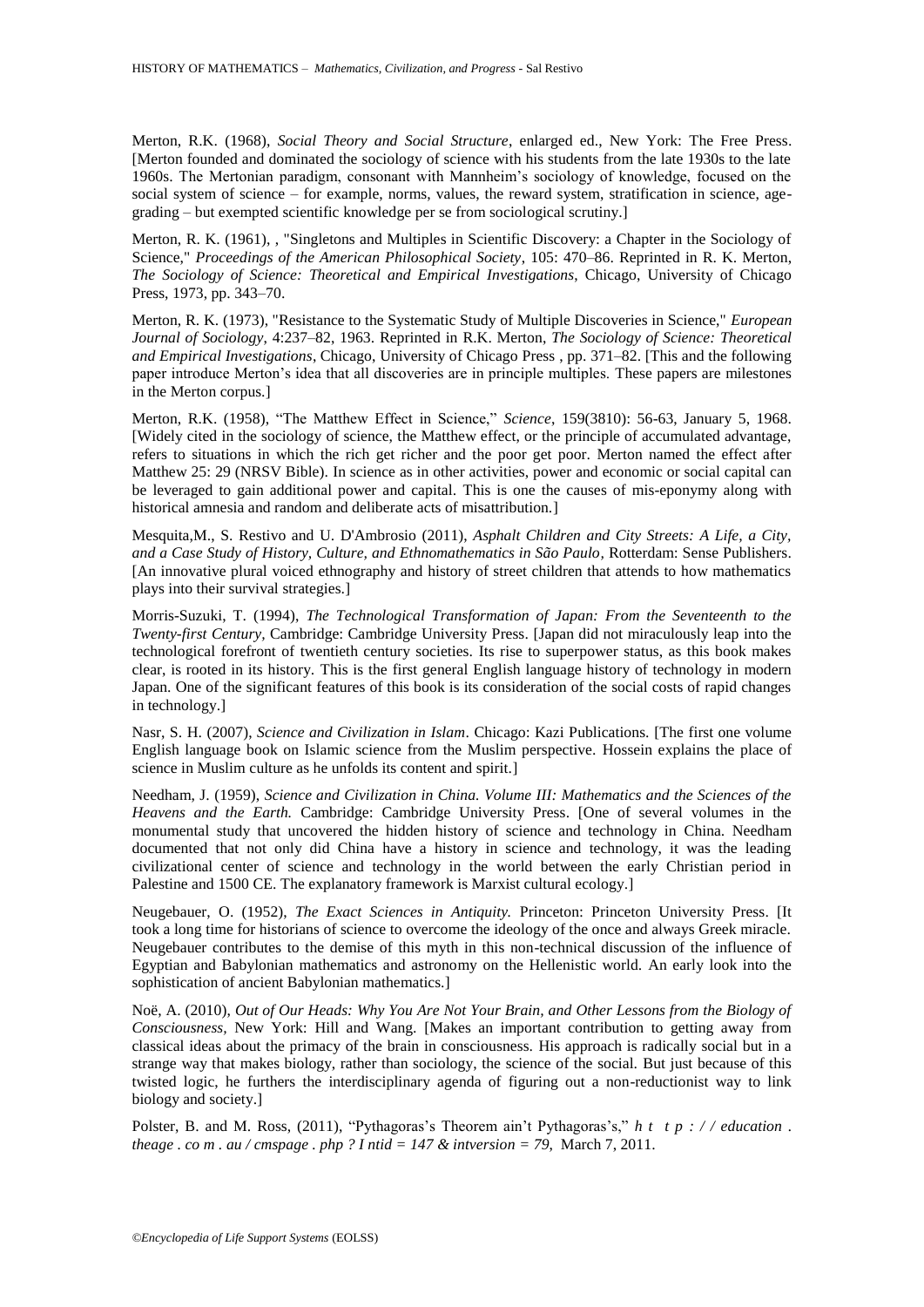Resnikoff, H.L. and R.O. Wells, Jr. (2011), *Mathematics and Civilization.* New York: Dover (paperback). [This book was originally published by Holt, Rinehart, and Winston in 1973 and later published by Dover with supplemental materials. Still a good general introduction to the reciprocal relations between mathematics and human culture with an emphasis on the technical mathematics. No great demands are made on the mathematical aptitudes of readers, and the more sophisticated reader will find some of the treatment, especially on the calculus, technically deficient.]

Restivo, S. (1979), "Joseph Needham and the Comparative Sociology of Chinese and Modern Science: A Critical Perspective," pp. 25-51 in R.A. Jones and H. Kuklick (eds.), Research in the Sociology *of Knowledge, Sciences, and Art*, Vol. II. JAI Press, Greenwich. [The most extensive journal length critical survey of Needham's monumental history. Supports and extends his sociological materialism based on a human ecological perspective.]

Restivo, S. (1981), "Mathematics and the Limits of Sociology of Knowledge," *Social Science Information, V. 20, 4/5: 679-701.* [The new sociology of science associated with the science studies movement that emerged in the late 1960s challenged the status of mathematics as the arbiter of the limits of the sociology of science and knowledge. This is one of the early examples of the challenge by one of the founders of the modern sociology of mathematics.]

Restivo, S. (2001/1992), *Mathematics in Society and History*. New York. [This is the first book devoted completely to the sociology of mathematics as a subfield of sociology. The author reviews precursors, Spengler's thesis on numbers and culture, mathematical traditions in different civilizations, and develops an original conception of the sociology of pure mathematics.]

Restivo, S. (1993), "The Social Life of Mathematics," pp. 247-278 in S. Restivo, J.P. van Bendegem, and R. Fischer (eds.), *Math Worlds: Philosophical and Social Studies of Mathematics and Mathematics Education,* Albany, NY: SUNY Press. [A collection of essays, including a set of papers by German scholars previously unavailable in English, focused on recent developments in the study and teaching of mathematics. The authors are all guided by the idea that mathematical knowledge must be grounded in and reflect the realities of mathematical practice.]

Restivo, S. (1994), *Science, Society, and Values: Toward a Sociology of Objectivity*. Bethlehem PA: Lehigh University Press. [This book introduces Restivo's main contributions to the sociology of science between 1966 and the early 1990s. Based on his work in the ethnography of science, the history of science in China and the West, his social problems approach to understanding modern science, and other contributions, he develops a sociological perspective on objectivity.]

Restivo, S. (2007), "Mathematics," Monza: Polimetrica. June, 2007 The Language of Science (ISSN 1971-1352). [An overview of the sociology of mathematics written for an online encyclopedia.]

Restivo, S. (2011), *Red, Black, and Objective: Science, Sociology, and Anarchism,* Surrey: Ashgate Publishers. [This book explores the implications of the science studies movement for science and society in the context of an anarchist tradition. The particular tradition the author has in mind here makes anarchism one of the sociological sciences. Here he follows Peter Kropotkin. The book is grounded in the empirical studies carried out over the last forty years by researchers in science studies (and more broadly science and technology studies). The author"s perspective is at once empirical, normative, and policyoriented.]

Restivo, S. and H. Karp (1974), "Ecological Factors in the Emergence of Modern Science," pp. 123-142 in S. Restivo and C.K. Vanderpool (eds.), *Comparative Studies in Science and Society.* Columbus, OH: C. Merrill. [The authors theoretically link organizational and institutional structures to their ecological contexts and apply this theory to the problem of why modern science emerged in the West and not in China.]

Restivo, S. and R. Collins (1982), "Mathematics and Civilization," *The Centennial Review* Vol. XXVI, No. 3 (Summer 1982), pp. 277-301. [An introduction to the comparative historical sociology of mathematics that modifies Spengler's ideas on numbers and culture in the context of sociological theory.

Restivo, S. and J. Croissant (2008), "Social Constructionism in Science and Technology Studies," pp. 213-229 in J.A. Holstein & J.F. Gubrium, eds., *Handbook of Constructionist Research,* New York: Guilford. [The authors aim is to clarify the widespread misconceptions, misapplications, and misconstruals of this term which they identify as the fundamental theorem of sociology. They are at pains to argue that the term does not imply or entail any form of relativism; it is compatible with a realistic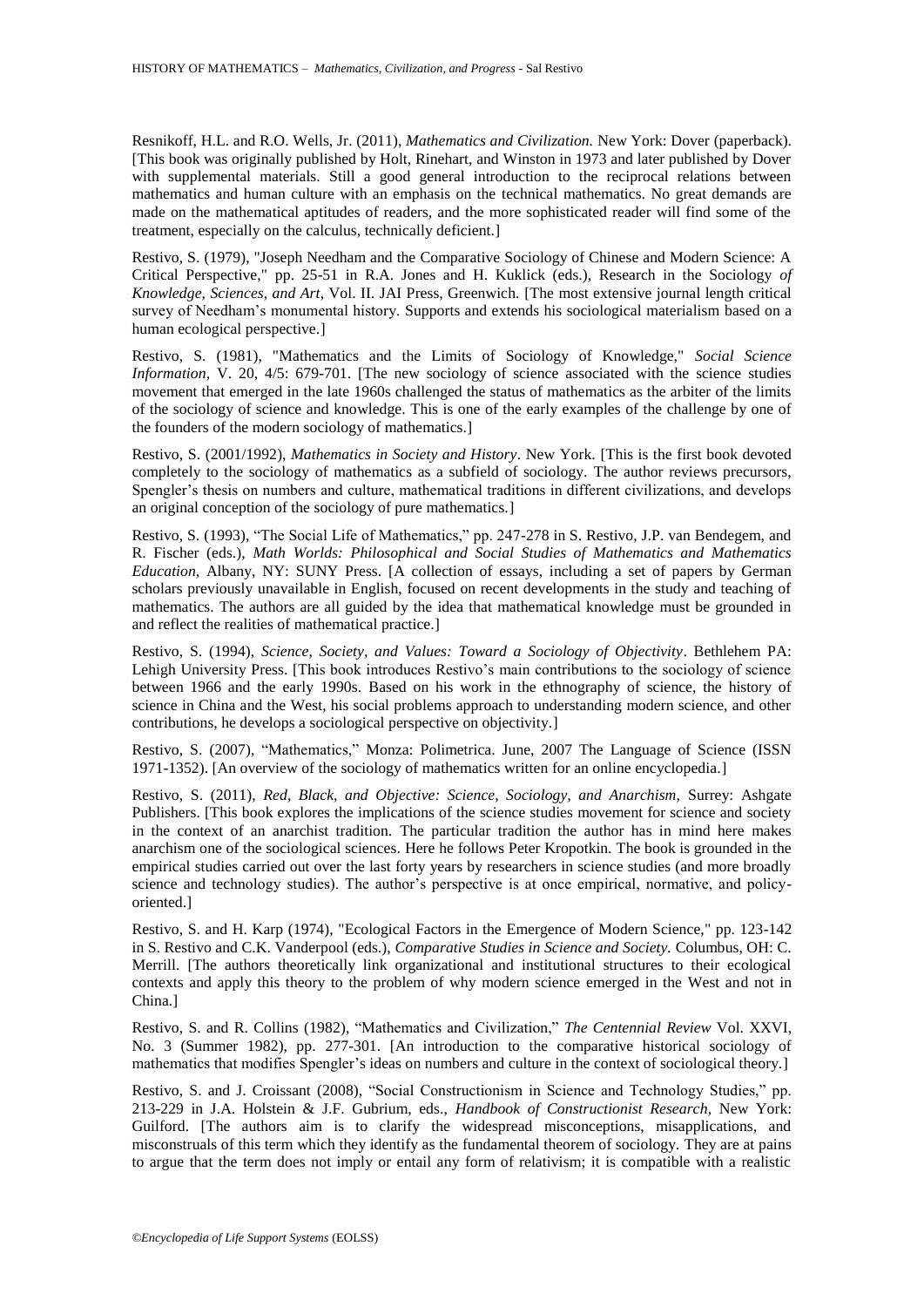sociology that recognizes objectivity and truth as real. They are real however in an institutional sense. This view, as Durkheim pointed out more than one hundred years ago, is consistent with the idea that there is a reality "outside of us," but we do not have access to a *ding an sich*.]

Reyna, S.P. (2007), *Connections: Brain, Mind and Culture in Social Anthropology,* New York: Taylor and Francis. [Reyna returns to the Boasian (Franz Boas) roots of anthropology to creatively construct a new paradigm for connecting the biological and cultural domains without submitting to the Sirens of reductionism.]

Rosental, C. (2008), *Weaving Self-Evidence: A Sociology of Logic,* Princeton: Princeton University Press. [Rosental traces the history of a theorem in the foundations of fuzzy logic to demonstrate the inherently social nature of logic. He describes the process by which logical propositions are produced, disseminated, and established as truths.]

Roszak, T. (1995), *The Making of a Counter-Culture: Reflections on the Technocratic Society and its Youthful Opposition, with a new introduction,* Berkeley; University of California Press (orig. publ. 1969). [Published in the middle of the 1960s sociocultural revolution, this book spoke directly to those who would become "the children of the 60s" while simultaneously bewildering their parents. Roszak coined the term "counter-culture" and damned the technocracy that was at the heart of the problems the protesters were angry about. A literate effort to explain the disaffection of young people and the young at heart during this tumultuous period.]

Sahlins, M. and E. Service, eds. (1960), *Evolution and Culture,* Ann Arbor: University of Michigan Press (co-authored by T.G. Harding, D. Kaplan, M.D. Sahlins, and E.R. Service). [In the hands of these authors, evolutionary anthropology becomes a predictive tool that can be applied to theorizing the future of human societies. Current events on the world scene, including the political and economic rise of China and the troubled status of the United States would not have surprised these anthropologists. This is a classic and still relevant contribution to our understanding of culture and cultural change writ large.]

[Schechter,](http://www.math.vanderbilt.edu/~schectex/) Eric (2005), *Classical and Nonclassical Logics: An Introduction to the Mathematics of Propositions*, Princeton: Princeton University Press. [Classical logic--the logic crystallized in the early twentieth century by Frege, Russell, and others--is computationally the simplest of the major logics, and adequate for the needs of most mathematicians. But it is just one of the many kinds of reasoning in everyday thought. Schechter introduces classical logic alongside constructive, relevant, comparative, and other nonclassical logics. This is the first textbook to make this subject accessible to beginners.]

Sedlacek, T. (2011), *Economics of Good and Evil,* New York, Oxford University Press. [Sedlacek understands economics as a social, cultural, and historical phenomenon. It is a product of our civilization not a pure, value free science. In this sense, Sedlacek lines up with contemporary students of the sociology of science and mathematics. Economics, at the end of the day, is about "good and evil." In viewing economics as a moral enterprise he reminds us that the author of The Wealth of Nations, Adam Smith, is also the author of The Theory of Moral Sentiments.]

Selin, H. (ed.) (2001), *Mathematics Across Cultures,* New York: Springer. [A survey of Islamic, Chinese, Native American, Aboriginal Australian, Inca, Egyptian, and African mathematics, with essays on rationality, logic and mathematics. Shows how science and math practice is situated in its cultural context.]

Smith, D. E. (1958), *History of Mathematics.* New York: Dover. [A classical two volume introduction to the history of mathematics from ancient Egypt to modern times, very lucid survey including biographical notes and chronology.]

Sohn-Rethel, A. (1975), "Science as Alienated Consciousness." *Radical Science Journal,* Nos. 2/3: 65- 101. [Working from inside a sophisticated Marxist paradigm, Sohn-Rethel discusses science as an alienated and alienating form of knowledge and knowledge building. He is known for linking Kant and Marx in his work on epistemology.]

Spengler, O. (1926), *The Decline of the West*. New York: A. Knopf. [Spengler's readers append adjectives like "audacious," "profound," "magnificent," "exciting," and "dazzlingly" to this book which flaws and all is one of the most amazing efforts in human history to capture humanity's march through space and time. It's relevance for the topic at hand is that Spengler's theses are grounded in a radically cultural understanding of the relationship between culture and mathematics.]